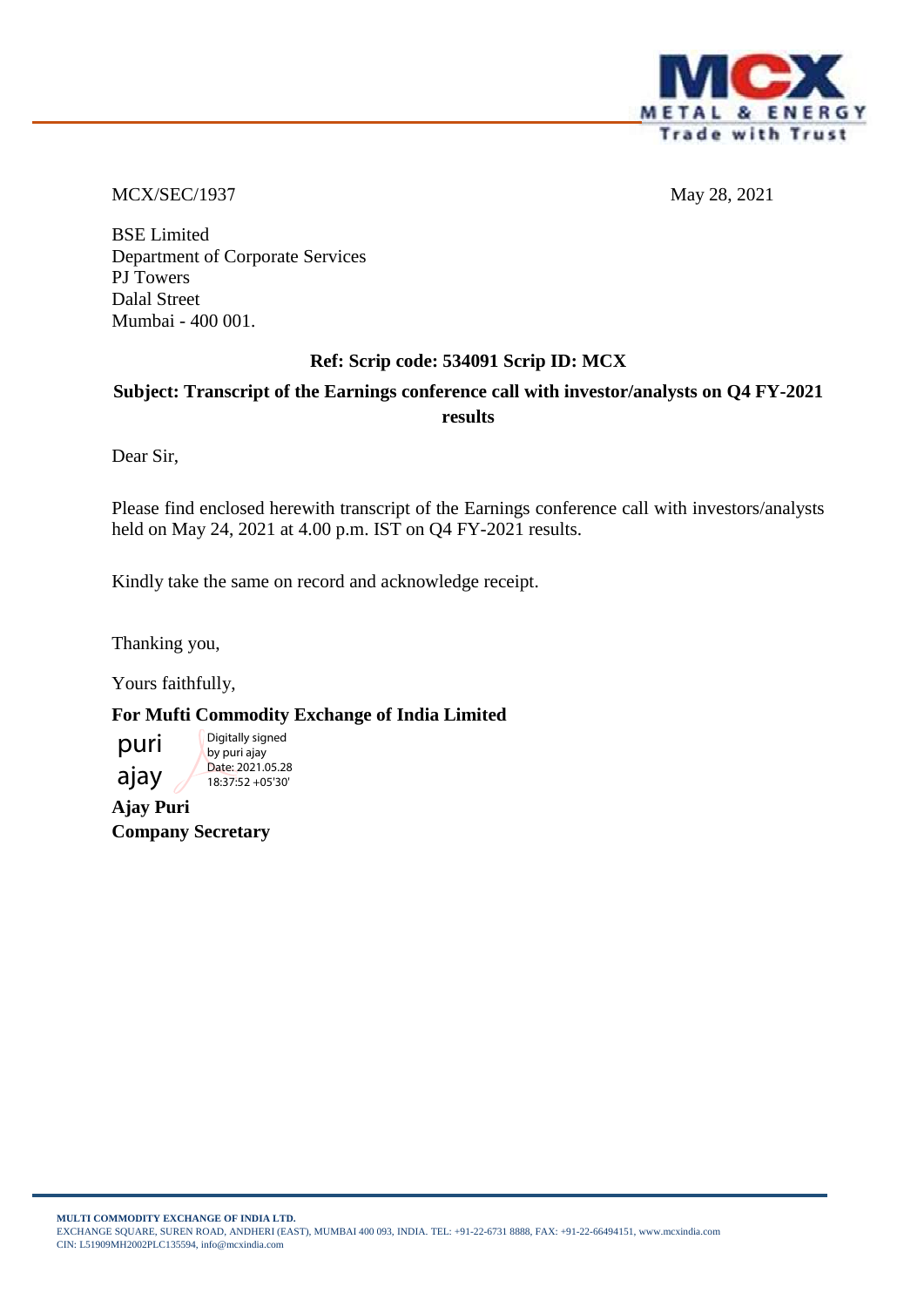

"Multi Commodity Exchange of India Limited Q4 FY-21 Earnings Conference Call"

**May 24, 2021**





**MANAGEMENT: MR. P.S. REDDY – MD AND CEO, MULTI COMMODITY EXCHANGE OF INDIA LIMITED MR. SATYAJEET BOLAR – CFO, MULTI COMMODITY EXCHANGE OF INDIA LIMITED MR. PRAVEEN DG – INVESTOR RELATIONS. MR. VIJAY IYER – INVESTOR RELATIONS.**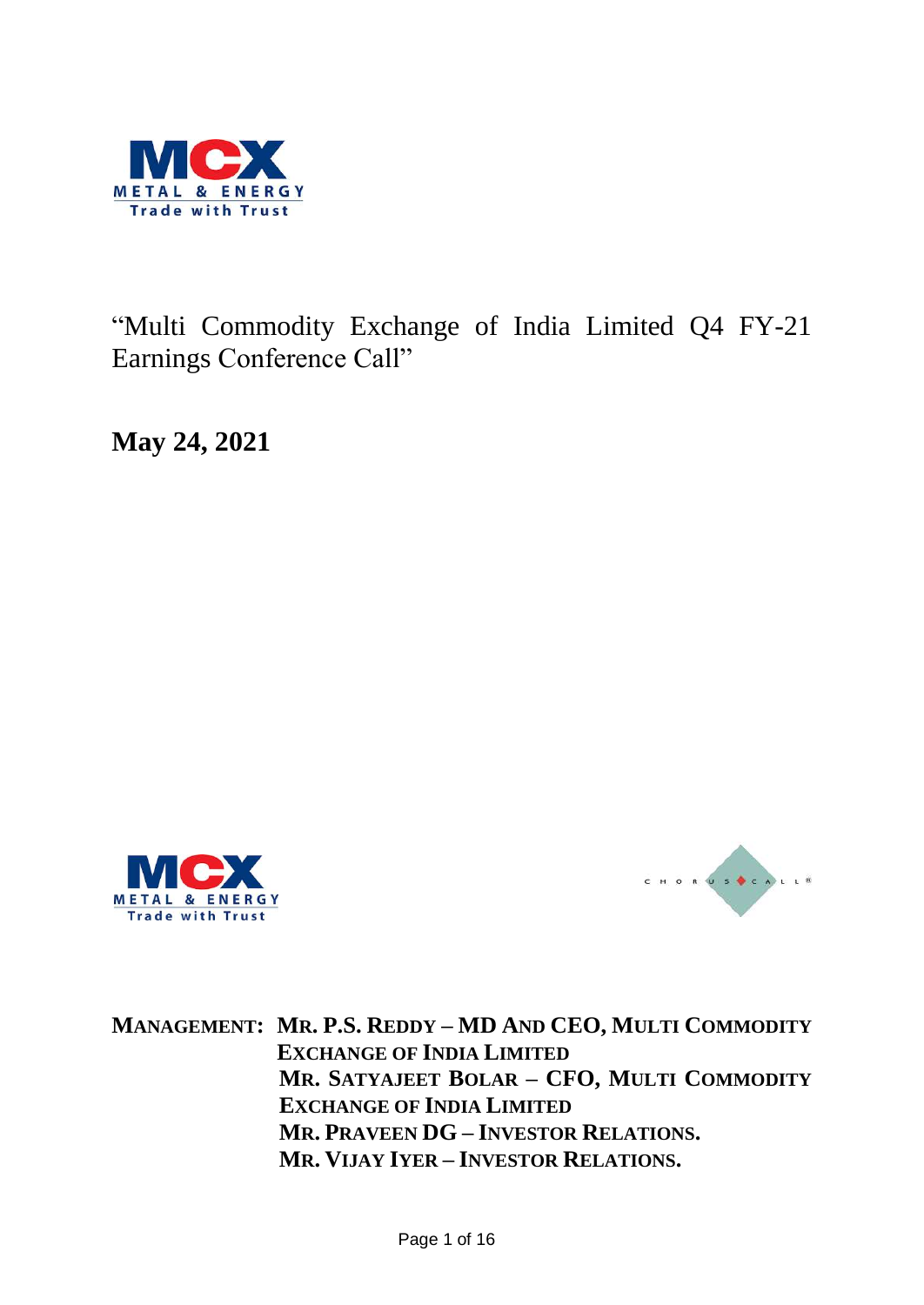

**Moderator:** Ladies and gentlemen, good day and welcome to Multi Commodity Exchange of India Limited Q4 FY21 Earnings Conference Call. As a reminder, all participant lines will be in the listen-only mode and there will be an opportunity for you to ask questions after the presentation concludes. Should you need assistance during the conference call, please signal an operator by pressing "\*" then "0" on your touchtone phone. Please note that this conference is being recorded.

> I now hand the conference over to Mr. P.S. Reddy – MD and CEO, MCX. Thank you, and over to you Mr. Reddy.

**P.S. Reddy:** Thank you. Mr. Neerav. And welcome to all of you for participating in this investor call. I am P.S. Reddy, MD and CEO with me Mr. Satyajeet Bolar is our CFO in this conference and then Mr. Praveen DG looks after the Investor Relations so is Mr. Vijay Iyer.

> Let me take you through few numbers, especially the business for the entire financial year that we had:

> The years we had about 31,404 crores ADT as against last year's 32,550 crores ADT. So, we're almost all there, yes, may be 1000 crores less per day kind of thing. And that is reflected in our operation income, as you can see that. We had also this year about 254 trading days, as 258 trading days last year.

> Having said this, let me also say that the total clients traded in this current financial year is increased by 14%. Last year, we had unique client code, what I'm talking about is, 4 lakh are the ones which we traded last financial year. This year, we have 4.57 lakh this year we have traded so that a decent progress given the kind of challenges we have faced in the first quarter, you are all aware first quarter our numbers were very depressing. The situation was like that. And the number of full trading days were also substantially reduced because of COVID. And we have recovered from that and we've come a long way. Thanks to our all stakeholders who have supported us through this difficult time.

> The number of unique n average client's traded stated on a daily basis just a marginally come down, it's about 62,000 we used to have, and now we have only 55,000 clients who have traded. Again, the crude oil negative pricing in the month of April has impacted for a long time and it dragged our revenue substantially. It's only sometime in the month of December, we have recovered from that all sort of the negative pricing. And still, we couldn't recover because the margins are at 20% as against maybe internationally it's about 10% to 15% of course depending on the volatility in the stock. These are the few numbers that I have. But thanks to the COVID, new ways of living, new ways of learning, to do business has come and our expenses have been brought down, that's where Mr. Bolar will say, he will explain to you. So, something which we could control, if I have no control on the top line at least I should have control on these cost. So, that we will be able to do justice for the working.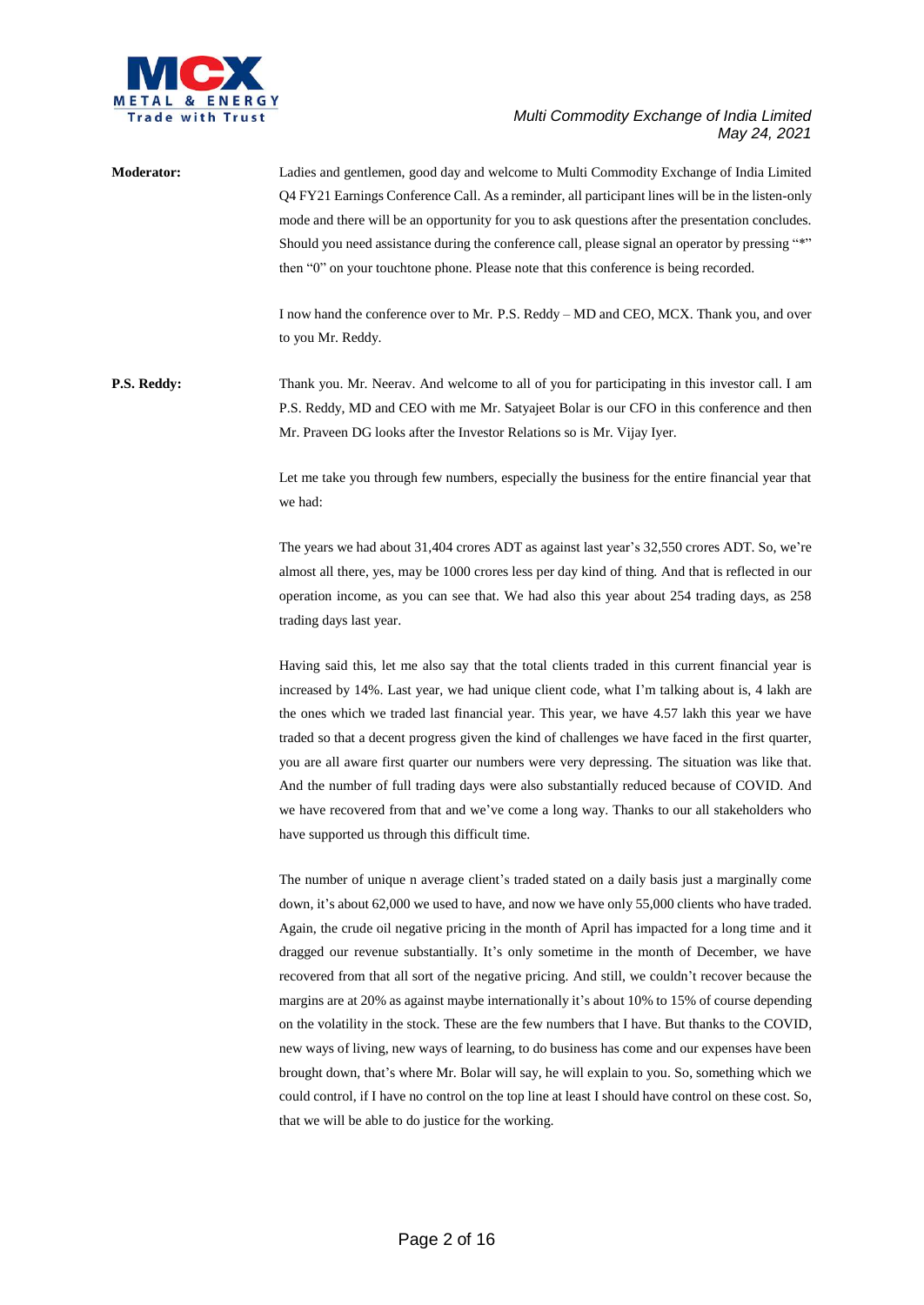

Then you have some of the numbers concentration of members to total turnover. Last year, we had about top 10 accounted for 52.38%. And this financial years we have almost 60%, this concentration has increased primarily due to algo players coming in and some of the smaller players or maybe some of the players who have retail base have gone out because of this again crude oil negative pricing. There is a huge client reduction in that crude oil contract, but otherwise other contracts are reasonably doing well. So, this is something which concentration has increased and we are working on it, we are making plans to bring back some of these members, some of their associated persons into the trading system, this is one part of it.

And there is also obviously as I said algo players concentration has increased, it was '19-20 we had 37.15 now, in '20-21 we have 41% algo players concentration and new algo players are also coming at this point in time they have not taken membership, but they have come via a big broker it's an internationally reputed firm and still some more are waiting to join in the current financial year. This being what I said and the mobile trading this also shows that, more-and-more people participating, retail participation this can be one indicator. In '19-20, 20%, 21% rather, has come through the mobile trading, the turnover has come through. And in the '20-21 we have 27% transactions have come through the mobile trading.

Again, the new clients who have joined this year have contributed almost about 24% to our ADT. That's a good number as against last year about 18% have contributed, that's a good progress that we got. These are the numbers that I wanted to give you, now over to Mr. Bolar who will be speaking on the financial results. Yes, Mr. Bolar.

**Satyajeet Bolar:** Thank you. Mr. Reddy and good evening. As already published the financial you would have seen it, there will lot of queries I'm sure, just wanted to touch base. At our top line for the full financial year there's a drop of 9 crores, mainly on account if you would have also, you would have examine our quarterly results, mainly our income from other sources, which consists of treasury income, because of the volatility in the debt market which fluctuated substantially during the quarter, we have been able to book around 11 crores as compared to around 20 crore to 23 crores that we generally book, but on the flip side as Mr. Reddy said, we have been able to keep our expenses under control and risk. So, our direct expenses also we've been able to recover about 10 crores, operational and other expenses we've been able to recover 4 crore. This is an addition to the provision that we made for the CSR, because the government has changed the mandate for CSR in January '21, in which they've mandated that we have to make provision for CSR expenses of earlier years, in case there's any unspent amount. So, our CSR committee met, and sanctioned the amount, but unfortunately because of COVID, most of it could not be dispersed. But we made an additional provision of around 4.14 crores to be precise, in the quarter ended March '21. So, this was the major reason for a slight quarter-on-quarter operational expenses have shown an increase in that, but the biggest hit is because we took a hit of 15 crores on quarter-on-quarter on account of the taxation.

> When we met last time in December, I'd mentioned that we were advised that we have to take the tax calculation would be based on the budget. So, when we did the budget working for the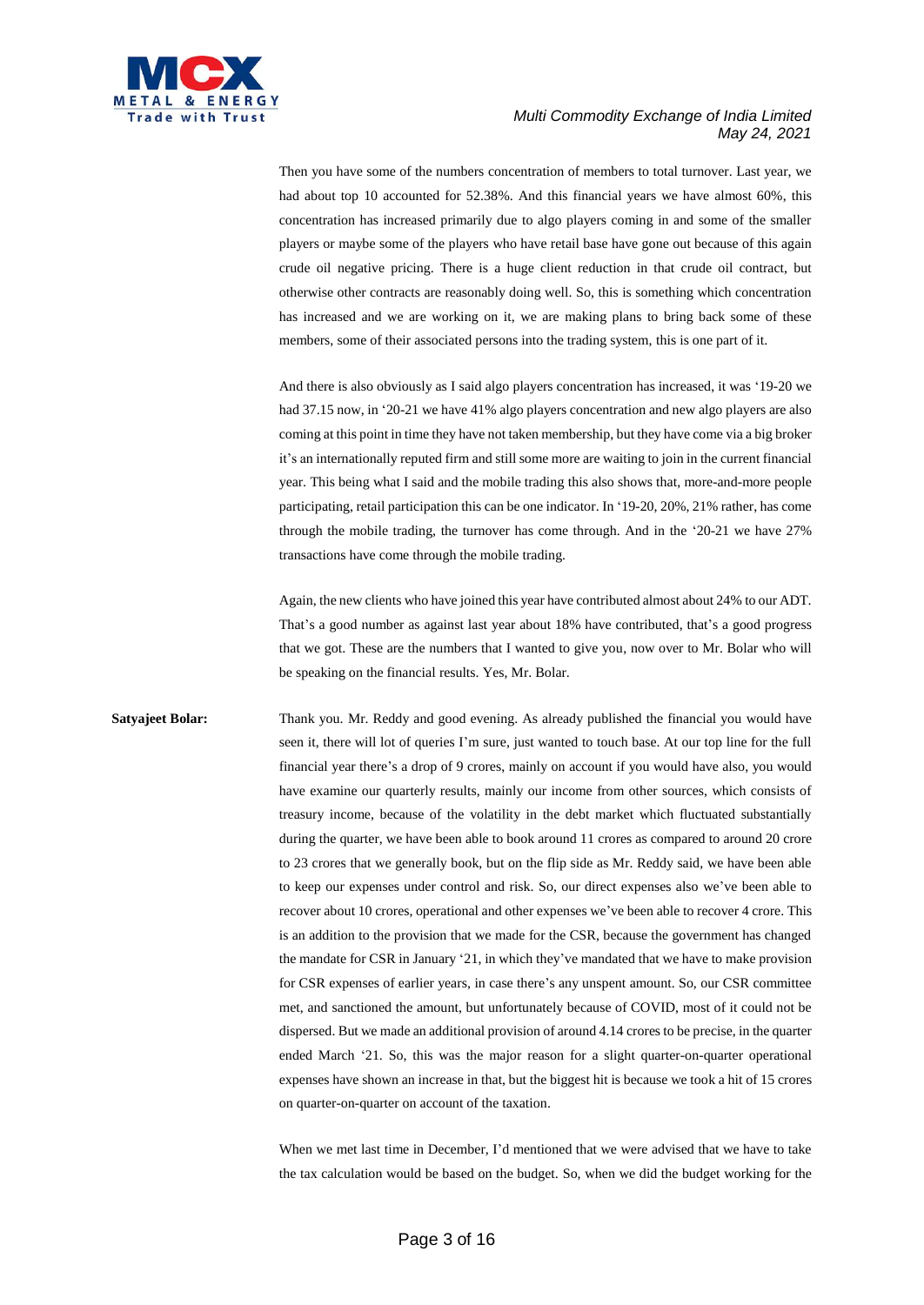

whole year and the taxable income for the whole year, compared it with the budget and there's a provision that we made, so we are a taxable income as per the Income Tax Act, but it was a MAT entitlement. So, because of that we took a credit and there was a credit of 4 crores. So, when we actually closed the year in March, so there's a turnaround of 11 crores in the income tax. So, there's basically a hit of 15 crores that we took on a quarter-to-quarter on the income tax figures. Otherwise, on an annual basis we have been flat. In spite of the COVID situation and other the trying times that we've all gone through as Mr. Reddy said a lot of expenses have been controlled under traveling, advertisement, we have stopped advertising in the print media under his guidance and now mainly into digital and electronic so print media has stopped to a large extent and all other expenses where ever we could we have reduced it. So, there's a big fall in the expense part.

I'll, be happy to take detailed questions on our financials. And tax as I mentioned earlier the main reason for the tax was in December, when we closed, we had a MAT entitlement, which resulted in a credit of 4.52 crore. And when we close March for the whole financial year, because that's the tax calculation was done through the whole financial year, where not only a tax under the normal tax, also we have been able to utilize a MAT credit of 8 crore. So, last time when we closed financial of March '19, we had a MAT credit of 20 crores. So, out of the 20 crores, we've been able to utilize 8 crore. And the average rate of tax is around 18.62%, which we have been consistently saying it is around 19% to 20%. So, this year also it's around 18.62%. Thank you.

**Moderator:** Thank you very much. We will now begin the question-and-answer session. The first question is from the line of Mohit Kumar from DAM Capital Advisors. Please go ahead.

**Mohit Kumar:** Sir two questions. Firstly, you said that your operating expenses are in control, how much of that is sustainable or do you think this will increase as we go forward in FY22?

**Satyajeet Bolar:** Yes, if we look at our operating expenses, one is the employee cost. So, the employee cost would remain, obviously we have to invest on employee so that could be the. This year also, we should remember that we had the negative pricing, so because of the negative pricing we had an additional expense of almost 2 crores on legal and professional. So, hopefully going forward, we would not have that expense. And we have been able to substantially save on traveling, which I assume would continue because of the COVID situation, advertisement, business promotion. So, I have a feeling if we change the way we conduct our business, so probably these expenses would be going forward also, we will be able to contain them, reduce them.

**Mohit Kumar:** What is the update on the trading software, which was any update which you can share?

**P.S. Reddy:** Yes, sure. We have gone ahead with the TCS, you are aware of it. And we have drawn out the milestones for three drops essentially three deliveries, which will happen and those ones will be completed as we planned. And we are looking at going live sometime in the month of July. And that is what at this point in time, our contract is there till September 22. And so far, the progress has been very good, a satisfactory putting that way.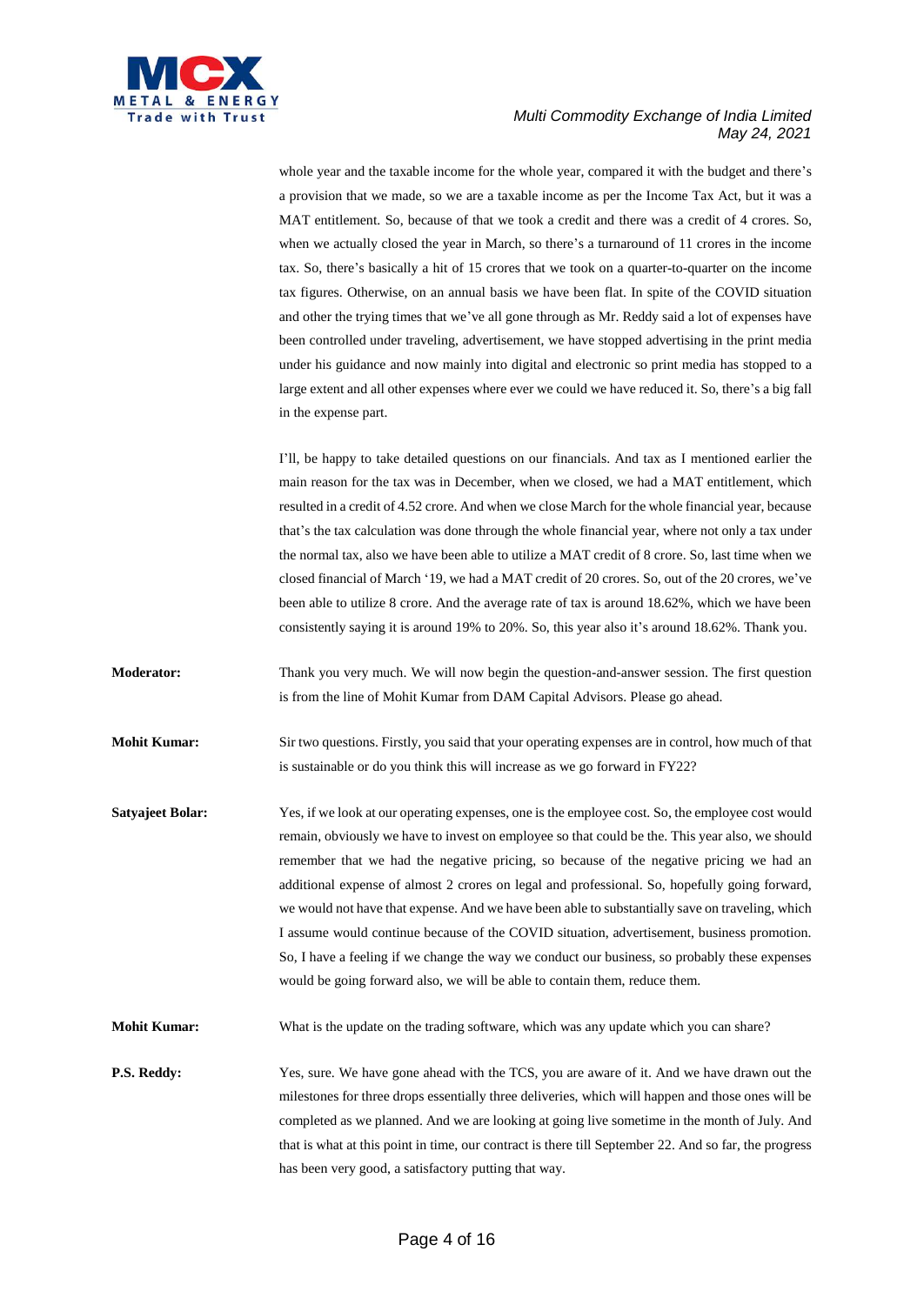

| <b>Mohit Kumar:</b>     | Does that changes our cost item, cost line items as new contract?                                                                                                                                                                                                                                                                                                                                                                                                                                                                                                                                                                                                                                                                                                                                                                                                                                                                     |
|-------------------------|---------------------------------------------------------------------------------------------------------------------------------------------------------------------------------------------------------------------------------------------------------------------------------------------------------------------------------------------------------------------------------------------------------------------------------------------------------------------------------------------------------------------------------------------------------------------------------------------------------------------------------------------------------------------------------------------------------------------------------------------------------------------------------------------------------------------------------------------------------------------------------------------------------------------------------------|
| P.S. Reddy:             | Should be my view, but then immediately it doesn't because maybe it's some depreciation will<br>also take place on the assets that we buy. And over a period of time, maybe three to five years'<br>time, it should change the way that we are accounting for these expenses.                                                                                                                                                                                                                                                                                                                                                                                                                                                                                                                                                                                                                                                         |
| <b>Satyajeet Bolar:</b> | Because when we said we will be employing additional staff from our side for the IT, so those<br>expenses would go up. But once we go live and we're able to amortize what we can, then the<br>useful life of the, useful life will be amortized. But, the running cost would be drastically<br>reducing.                                                                                                                                                                                                                                                                                                                                                                                                                                                                                                                                                                                                                             |
| <b>Mohit Kumar:</b>     | Okay. So, your running cost will go down, but amortization will go up am I right in saying that?                                                                                                                                                                                                                                                                                                                                                                                                                                                                                                                                                                                                                                                                                                                                                                                                                                      |
| <b>Satyajeet Bolar:</b> | Yes, because whatever the project cost, we will like to amortize it because technology being so<br>gets developed and it keeps changing so frequently, that we'd like to keep it at a reasonable rate<br>and amortize it over six to eight years. So, obviously, there would be some increase in<br>amortization costs.                                                                                                                                                                                                                                                                                                                                                                                                                                                                                                                                                                                                               |
| <b>Mohit Kumar:</b>     | Understood sir. And as in FY22 which are the products you thing you will be introduced and<br>which are the growth drivers you looking forward to, just a last question. Thank you.                                                                                                                                                                                                                                                                                                                                                                                                                                                                                                                                                                                                                                                                                                                                                   |
| P.S. Reddy:             | Our, main flagship contracts will continue to do well and we are trying to deepen those products<br>lines also, there's no doubt about it. And we will be launching few more products, especially our<br>contract BULLDEX and METLDEX just last year, sometime in August, we launched in the<br>October, we launched the METLDEX. Now they have seen good traction, they are doing well<br>and from 1st April onwards we started charging also, on the transaction fees, and we expect<br>these products to do well in the current financial year. And this is one important thing. And we<br>will also be introducing some more products subject to regulatory approval, one is the aluminum<br>alloy and then another one is the steel rebars and let us see, once we get the necessary approvals<br>then we will be able to launch before the September of this year. These are the lines of business<br>that we're looking at it. |
| <b>Moderator:</b>       | Thank you very much. The next question is from the line of Ansuman Deb from ICICI Securities.<br>Please go ahead.                                                                                                                                                                                                                                                                                                                                                                                                                                                                                                                                                                                                                                                                                                                                                                                                                     |
| <b>Ansuman Deb:</b>     | So, I have two questions. One is regarding the volumes that we saw from the 1st of March against<br>the upfront margin norm increase. So, if you could tell us the impact of this increase in upfront<br>margin norms, if any in the MCX volume, because we have not seen similar impact in the equity<br>markets in a big way. That is one question, and second is the spot gold exchange that is being<br>talked about and there is a consultation paper also which has been initiated. So, MCX what can<br>be the opportunity for MCX and if there is somebody else who operates that spot exchange what<br>will be the impact on our future modules. These are the two questions.                                                                                                                                                                                                                                                 |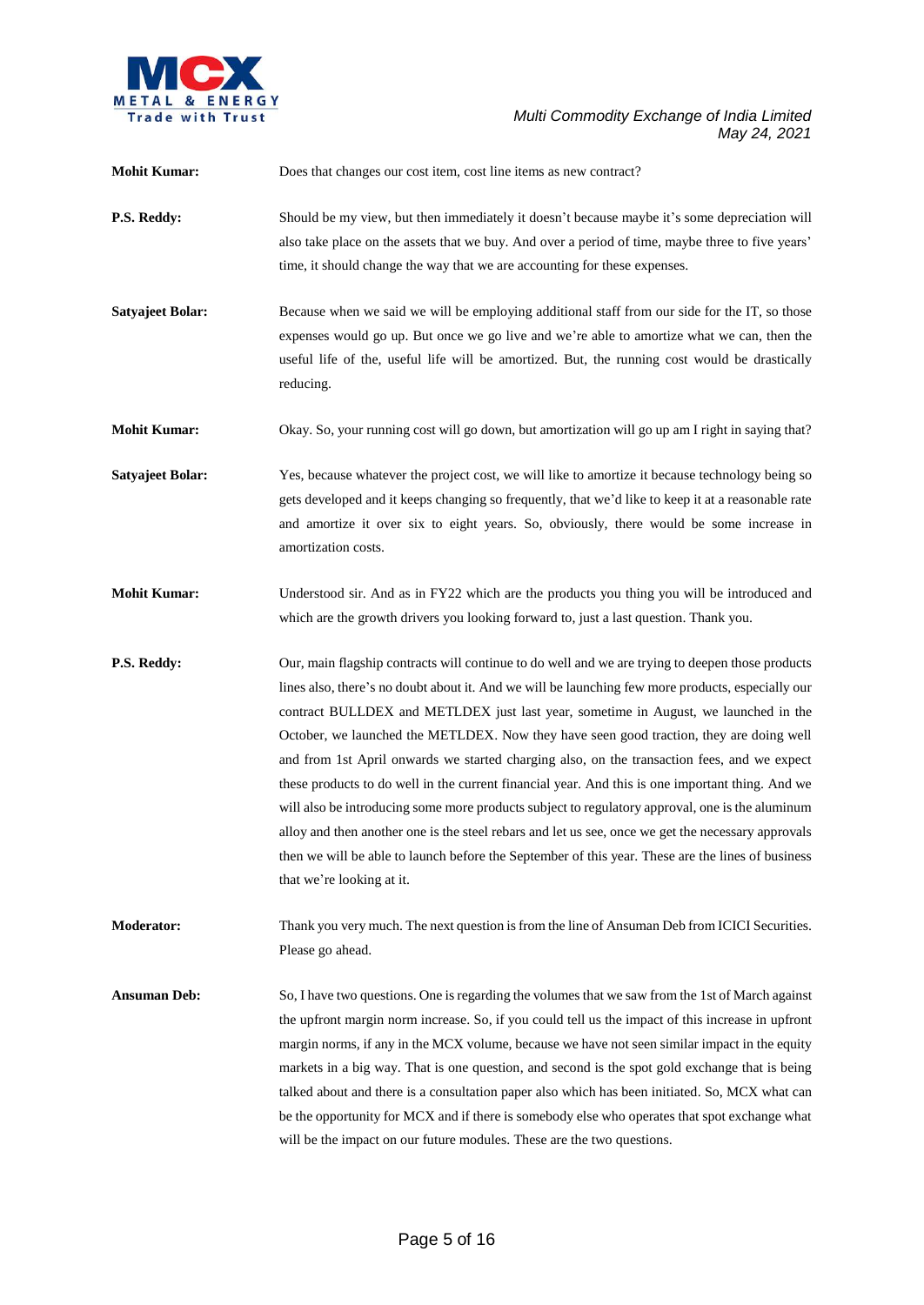

**P S Reddy :** Sure. On the peak margin, yes we did have an impact in the month of March when it went up to 50%, our ADT you must be knowing about 26,000 crores and in the month of April we have seen about 25,000 crores but then May is seeing definitely a better growth. Yes, other things being equal the peak margin did impact our volumes, no doubt about it. And we did represent to SEBI looking at the commodities markets are in a nascent stage they should consider the development of this market and the impact that it's causing on the liquidity and the depth in the market. That is one part of it.

> And probably, we have also seen so many, introduction of so many regulatory changes, market also takes time to adjust to that, that is another way of looking at things. But the peak margin effect has not fully come because only 50% is implemented, another 25% will become operative if there is no change in the SEBI regulations from 1st of June and then again another 25% from 1st of September. So, as it unfolds we are to discover this impact of it, that's the way I'm looking at it. But we are trying to reach out to a lot of hedgers and other participants in the market to deepen it and also bring in the necessary liquidity.

> We have also requested SEBI to look at relaxation for the FII participation in the exchange traded contract. That's one area which we are looking at it, unlike currency market you have maybe up to some 100 billion or so, they have not required to have any exposure to currency, they are allowed to trade. So, a similar request has been made, we should allow FIIs up to some point without there being any exposure in the underlying commodity, should be allowed to participate, that is true for EFEs, Eligible Foreign Entities, EFEs so, the SEBI is examining it, let us see what changes will come through those, regulatory changes what will happen I do not know but then let us get that. That's one part of it.

> Then comes to the spot gold exchange, the way that it has been constructed is the spot exchange will may operate within the same exchange as a part of the segment or it would be a separate exchange and that is a concept paper that is being floated at the same time, these gold spot exchange transactions will happen via a depository receipts in the sense, the gold will be deposited in the vault, against which electronic receipt will be created those receipts will be traded in the securities market on the exchanges as if they are deliverable contracts, of course they are but then physical delivery will not take place on the exchange platform. Will it have any impact? My answer is, it will only help us to grow, increase our networking effects will have a better impact on the exchange business rather than any negative impact.

> Yes, technology is an issue that is where we are trying to work out how soon we can have that technology put in place, especially when we are changing over our vendor for these services, these are all the challenges that at this point in time we are dealing with, but I am confident that we will be able to launch once our platform to deal with this is ready. Thank you.

**Ansuman Deb:** Sir, one continuation on that part is what you mean to say is that, if we have a separate spot exchange, let say it is jointly run by the exchanges or some other exchange running it, if normally should not have an impact on our future volumes that we have?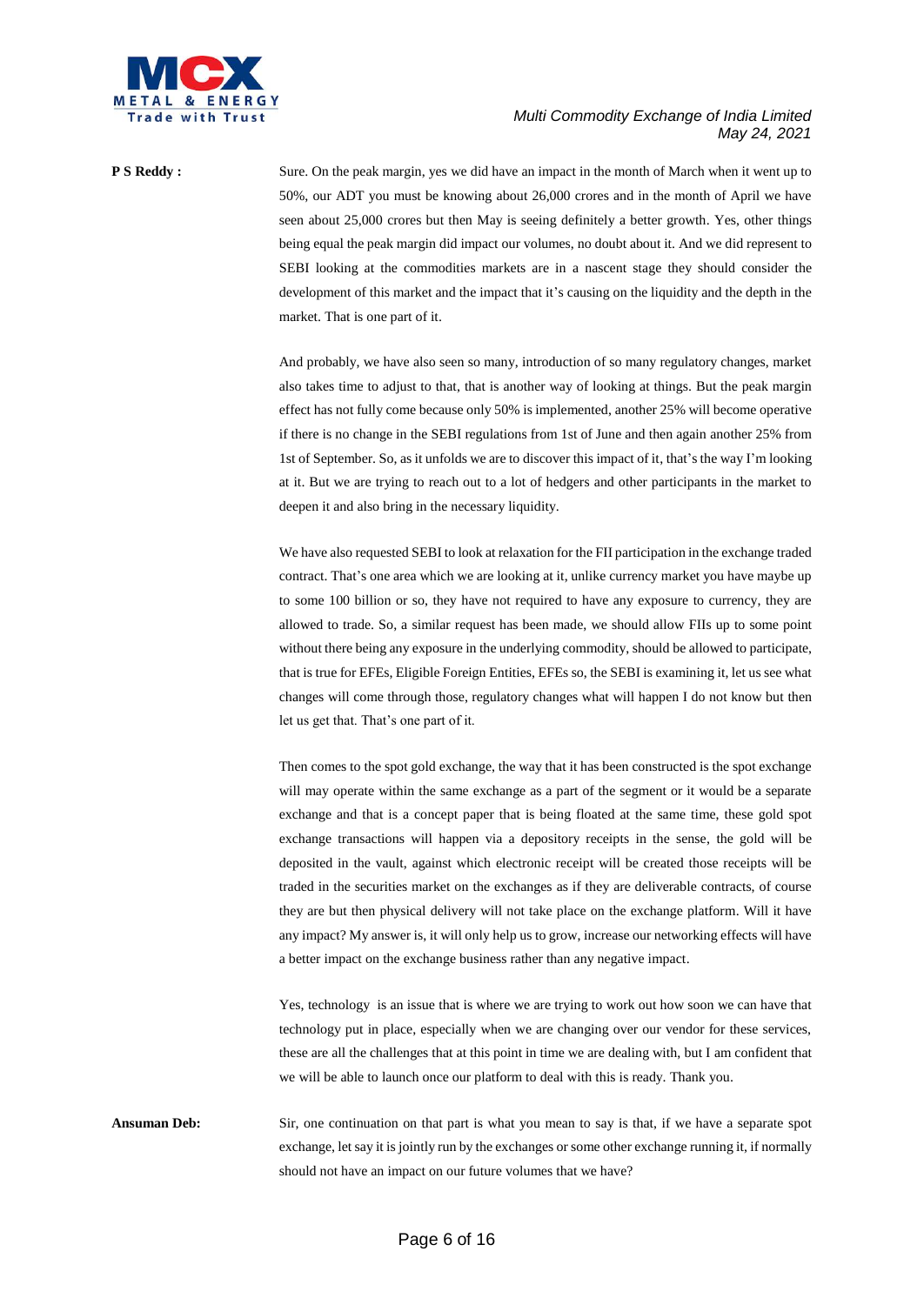

| <b>Satyajeet Bolar:</b> | Absolutely, that is our understanding.                                                                                                                                                                                                                                                                                                                                                                                                                                                                                                                                                                                                                                                                                                                                                                                                                                 |
|-------------------------|------------------------------------------------------------------------------------------------------------------------------------------------------------------------------------------------------------------------------------------------------------------------------------------------------------------------------------------------------------------------------------------------------------------------------------------------------------------------------------------------------------------------------------------------------------------------------------------------------------------------------------------------------------------------------------------------------------------------------------------------------------------------------------------------------------------------------------------------------------------------|
| <b>Ansuman Deb:</b>     | Okay. And one more thing regarding the variable cost that you mentioned sometime back in the<br>last question, you said drastically it will go down the software cost saying that, and the EBITDA<br>would have an uplift and the PAT nearly, I am saying that EBITDA wise it will go up right that<br>is what you mean to say?                                                                                                                                                                                                                                                                                                                                                                                                                                                                                                                                        |
| P.S. Reddy:             | That's what we expect.                                                                                                                                                                                                                                                                                                                                                                                                                                                                                                                                                                                                                                                                                                                                                                                                                                                 |
| <b>Satyajeet Bolar:</b> | Yes, that's right. Once the new system is put into place that is our clear understanding.                                                                                                                                                                                                                                                                                                                                                                                                                                                                                                                                                                                                                                                                                                                                                                              |
| <b>Ansuman Deb:</b>     | Right. And sir just last question, spot software thing, can't TCS do the same thing or we need to<br>produce fresh tender or fresh somebody?                                                                                                                                                                                                                                                                                                                                                                                                                                                                                                                                                                                                                                                                                                                           |
| P.S. Reddy:             | I am sorry?                                                                                                                                                                                                                                                                                                                                                                                                                                                                                                                                                                                                                                                                                                                                                                                                                                                            |
| <b>Ansuman Deb:</b>     | For the spot software, for gold spot if we had to, if you were to apply to SEBI to do a spot thing,<br>because we are one of the, we have right to win also over there. So, over there can't TCS do the<br>same thing?                                                                                                                                                                                                                                                                                                                                                                                                                                                                                                                                                                                                                                                 |
| P.S. Reddy:             | Yes, TCS also has a platform, in fact as a part of our contract, TCS has also platform but then<br>what is the time it takes to put that in place is a major question, isn't it. So, when we floated the<br>RFP we have said we need the following products also be available. But again, some<br>customization will be involved, integrating with the existing platform because this is a futures<br>platform that will be a spot platform means it is on a $T+2$ basis the deliveries will happen. Okay,<br>and settlement process will be different out there. So, TCS can do it but whether they will be<br>able to do it in 10 months, 12 months or 24 months is a challenge that is what. And currently,<br>our focus and attention is the CDP main platform And we do not want to disturb that, that some<br>what may we would like to do a good job out there. |
| <b>Ansuman Deb:</b>     | Right sir. And sir in terms of spot management of spot exchanges, are we better placed than our<br>peers in terms of spot facility?                                                                                                                                                                                                                                                                                                                                                                                                                                                                                                                                                                                                                                                                                                                                    |
| P.S. Reddy:             | See it is too speculative to say that, I would not like that but then we have already as I connect<br>to the physical market to a great extent. So, we would be able to leverage that, that's the way I<br>would like to put it.                                                                                                                                                                                                                                                                                                                                                                                                                                                                                                                                                                                                                                       |
| <b>Moderator:</b>       | Thank you. The next question is from the line of Ravi Naredi from Naredi Investments. Please<br>go ahead.                                                                                                                                                                                                                                                                                                                                                                                                                                                                                                                                                                                                                                                                                                                                                              |
| Ravi Naredi:            | Sir, what is liability of 342 crore we have reduced this year in current financial liability, earlier<br>it was 759 crore now it is 407 crore?                                                                                                                                                                                                                                                                                                                                                                                                                                                                                                                                                                                                                                                                                                                         |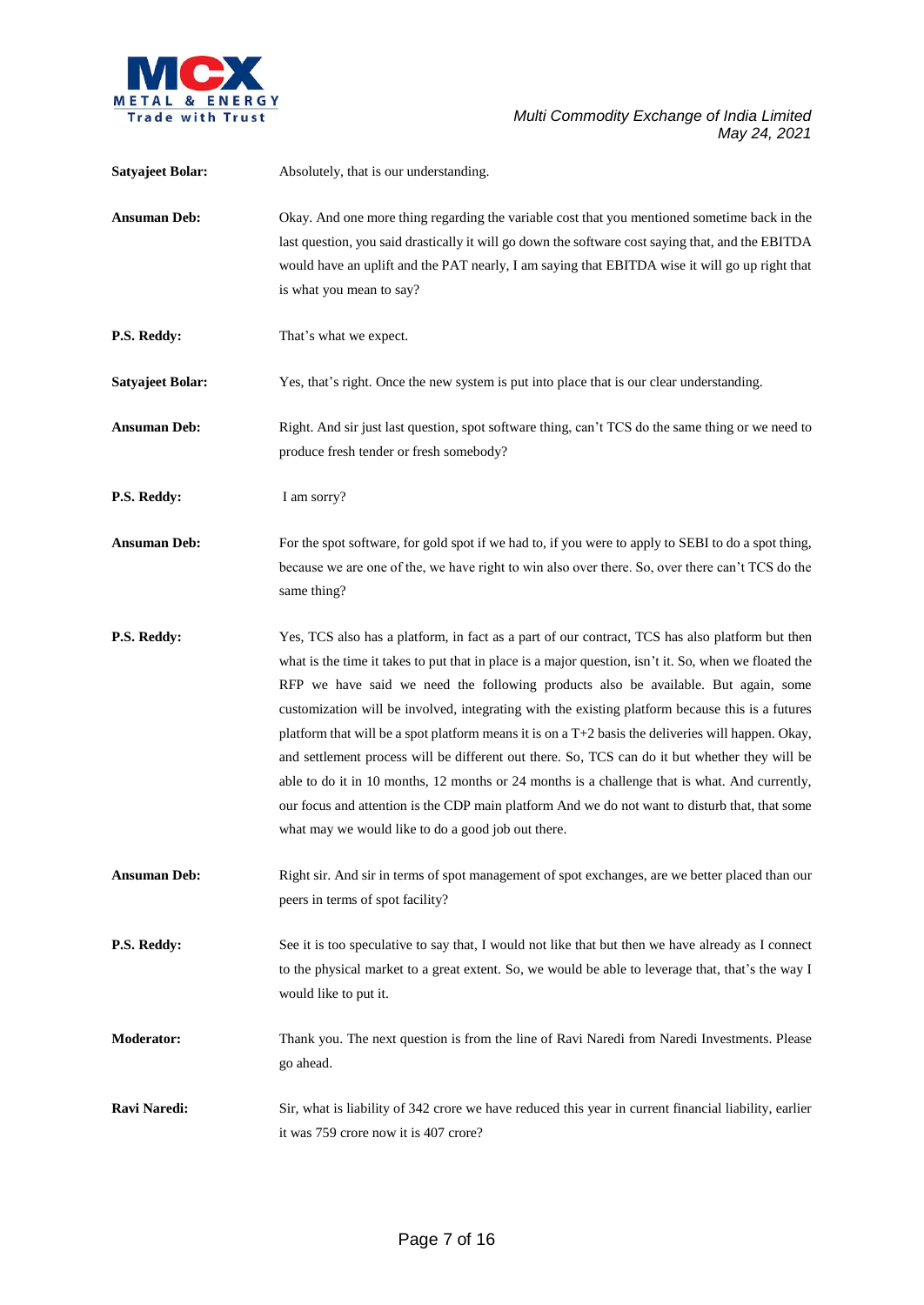

**Satyajeet Bolar:** As part of a clearing operation we get a lot of margin so, these margins are collected in the form of collaterals as well as in cash. So, during this financial year as compared to March '20, there's been a reduction in the cash margin of around 350 to 400 crores. But earlier out of the total margin we used to get around 93% in collateral now it is around 88% in collateral. So, that is the basic difference in March '21 and March '20. **Ravi Naredi:** And sir since our currency market is now vanish so any efforts are we are doing to revive that currency market again for the MCX platform? **P.S. Reddy:** I am not able to understand because we were never in currency in that sense as MCX. **Ravi Naredi:** MCX were doing currency before you acquired, in old region. **P.S. Reddy:** MCX-SX that is a different company altogether. **Ravi Naredi:** Yes, so any plans with that? **P.S. Reddy:** We have no relationship. **Ravi Naredi:** Yes, it is okay, but any plan to currency market to start at MCX platform? **P.S. Reddy:** As of now we don't have and first, for anything you need technology and technology is the backbone of this business. So, let's have a hold on that, then we will do that. Whatever plans we have we will think we can do. **Ravi Naredi:** You have TCS with you then what is the afraid of technology, he can best provide the technology in the world now? **P.S. Reddy:** No, you are absolutely right. But first we need to cross that first, take that first step, we need to do that. So, once we deploy it in live here, then we will think of all those. **Ravi Naredi:** So, anything in your mind or board's mind to start or nothing yet present? **P.S. Reddy:** As of now there is nothing on our drawing table. **Moderator:** Thank you. The next question is from the line of Susmit Patodia from Motilal Oswal Asset Management. Please go ahead. **Susmit Patodia:** Sir just to clarify on this TCS contract again. So, it's very clear that it is a buy contract, it's not a subscription contract and you will only pay them some maintenance or support charges every year, correct? **P.S. Reddy:** Yes, see the way it is, it is about 1+5 years and we will pay as long as you continue to pay the AMC then it's a perpetual license.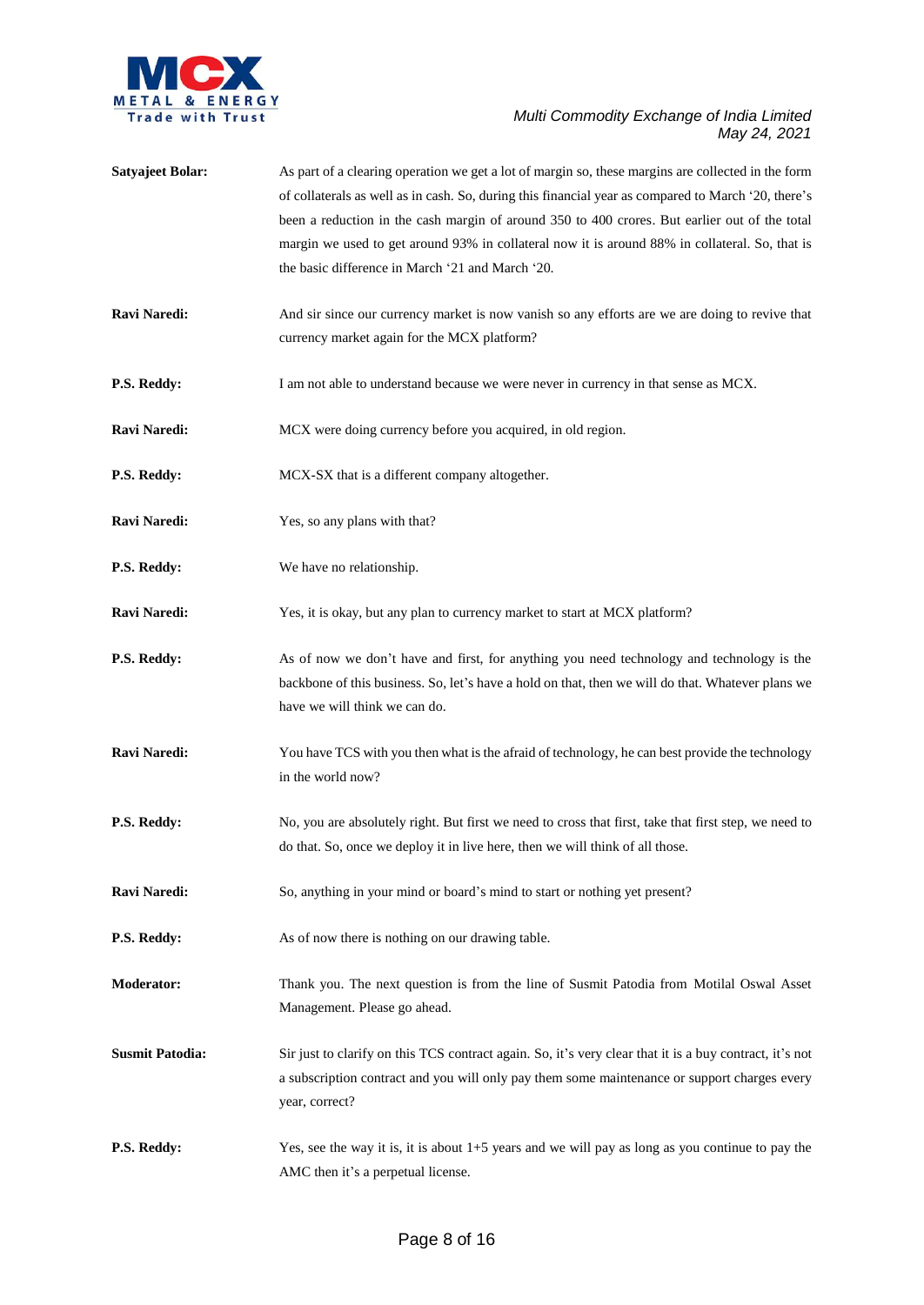

| <b>Susmit Patodia:</b> | And nothing is linked to your turnover or your top line, the AMC is already fixed?                                                                                                                                                                                                                                                                                                                                                                                                                                                                                                                                                                                                                                                                                                                                                                                                                                                                                                                                                                                                                                                                                                                                                                                                                                                                                                                                                                                                                                                                                                                                                                                                                                                         |
|------------------------|--------------------------------------------------------------------------------------------------------------------------------------------------------------------------------------------------------------------------------------------------------------------------------------------------------------------------------------------------------------------------------------------------------------------------------------------------------------------------------------------------------------------------------------------------------------------------------------------------------------------------------------------------------------------------------------------------------------------------------------------------------------------------------------------------------------------------------------------------------------------------------------------------------------------------------------------------------------------------------------------------------------------------------------------------------------------------------------------------------------------------------------------------------------------------------------------------------------------------------------------------------------------------------------------------------------------------------------------------------------------------------------------------------------------------------------------------------------------------------------------------------------------------------------------------------------------------------------------------------------------------------------------------------------------------------------------------------------------------------------------|
| P.S. Reddy:            | Nothing. Yes, AMC is fixed, and the annual increase in the AMC is also fixed it's very nominal.                                                                                                                                                                                                                                                                                                                                                                                                                                                                                                                                                                                                                                                                                                                                                                                                                                                                                                                                                                                                                                                                                                                                                                                                                                                                                                                                                                                                                                                                                                                                                                                                                                            |
| <b>Susmit Patodia:</b> | And what would be the outlay at the beginning, is that a number that you can disclose?                                                                                                                                                                                                                                                                                                                                                                                                                                                                                                                                                                                                                                                                                                                                                                                                                                                                                                                                                                                                                                                                                                                                                                                                                                                                                                                                                                                                                                                                                                                                                                                                                                                     |
| P.S. Reddy:            | The contractual terms do not allow us to disclose that numbers in terms of.                                                                                                                                                                                                                                                                                                                                                                                                                                                                                                                                                                                                                                                                                                                                                                                                                                                                                                                                                                                                                                                                                                                                                                                                                                                                                                                                                                                                                                                                                                                                                                                                                                                                |
| <b>Susmit Patodia:</b> | Okay. And my second question is, if you can just tell us as the margin requirement increases, it<br>also adds to your own cash balance which you can gain other income from?                                                                                                                                                                                                                                                                                                                                                                                                                                                                                                                                                                                                                                                                                                                                                                                                                                                                                                                                                                                                                                                                                                                                                                                                                                                                                                                                                                                                                                                                                                                                                               |
| P.S. Reddy:            | No, margins can be paid even using the bank guarantees, etcetera. So, not necessarily in the form<br>of cash.                                                                                                                                                                                                                                                                                                                                                                                                                                                                                                                                                                                                                                                                                                                                                                                                                                                                                                                                                                                                                                                                                                                                                                                                                                                                                                                                                                                                                                                                                                                                                                                                                              |
| <b>Susmit Patodia:</b> | Okay. So, what percentage of the margins in the new regime is coming from non-interest earning<br>assets?                                                                                                                                                                                                                                                                                                                                                                                                                                                                                                                                                                                                                                                                                                                                                                                                                                                                                                                                                                                                                                                                                                                                                                                                                                                                                                                                                                                                                                                                                                                                                                                                                                  |
| P.S. Reddy:            | That's what he said, last year it was 88% was in non-interest earnings assets now it is 95% is in<br>non-interest earning assets. Although the margin has increased in fact, it's more or less the same<br>last year also 5500 crores approximately. So, the margin amounts remained the same, but the<br>composition got altered.                                                                                                                                                                                                                                                                                                                                                                                                                                                                                                                                                                                                                                                                                                                                                                                                                                                                                                                                                                                                                                                                                                                                                                                                                                                                                                                                                                                                         |
| <b>Susmit Patodia:</b> | Right. And sir my last question is, if you can give us an update on what about the banking<br>channel, there has been much lower than one would have imagined the pickup there, so what is<br>stopping them, is there an API issue just give us some details?                                                                                                                                                                                                                                                                                                                                                                                                                                                                                                                                                                                                                                                                                                                                                                                                                                                                                                                                                                                                                                                                                                                                                                                                                                                                                                                                                                                                                                                                              |
| P.S. Reddy:            | See, often we get to know that, one is that put it this way, there are three parts to it like one is<br>the speculators and arbitrageurs and the other one is the hedgers who and maybe somebody who<br>takes delivery also. Here the challenge is of the GST for many of them even if somebody wants<br>to take a delivery and then keep it and then as a financial player, if they are earning good amount<br>of interest, then they would like to participate but then they need to have a GST registration the<br>moment it takes delivery and even for those who have already have a registration, there are issues<br>with related to GST because they may not have registrations in various states where we have<br>delivery centers. And that is another challenge so, these are the ones we are trying to resolve and<br>we approached the government to make all transactions on the exchange as GST transactions<br>unless both buyer and seller are in the same state. But then that addresses only those ones who<br>have, who have GST registration, but a lot of others do not have but still desired to do this. And<br>trade, we have another alternative which we are proposing now, we thought through and we<br>discussed with the tax consultant and took their approval also on the draft note, as we are<br>collecting STT, CTT, stamp duty, etcetera maybe whether the clearing corporation can transpose<br>itself in this place, and then see whether we can do something there subject to government's<br>approval of course. So, we are looking at we're trying with various ideas and PMS participation<br>is also to that extent got restricted because again the same reason, if the PMS has to hold in the |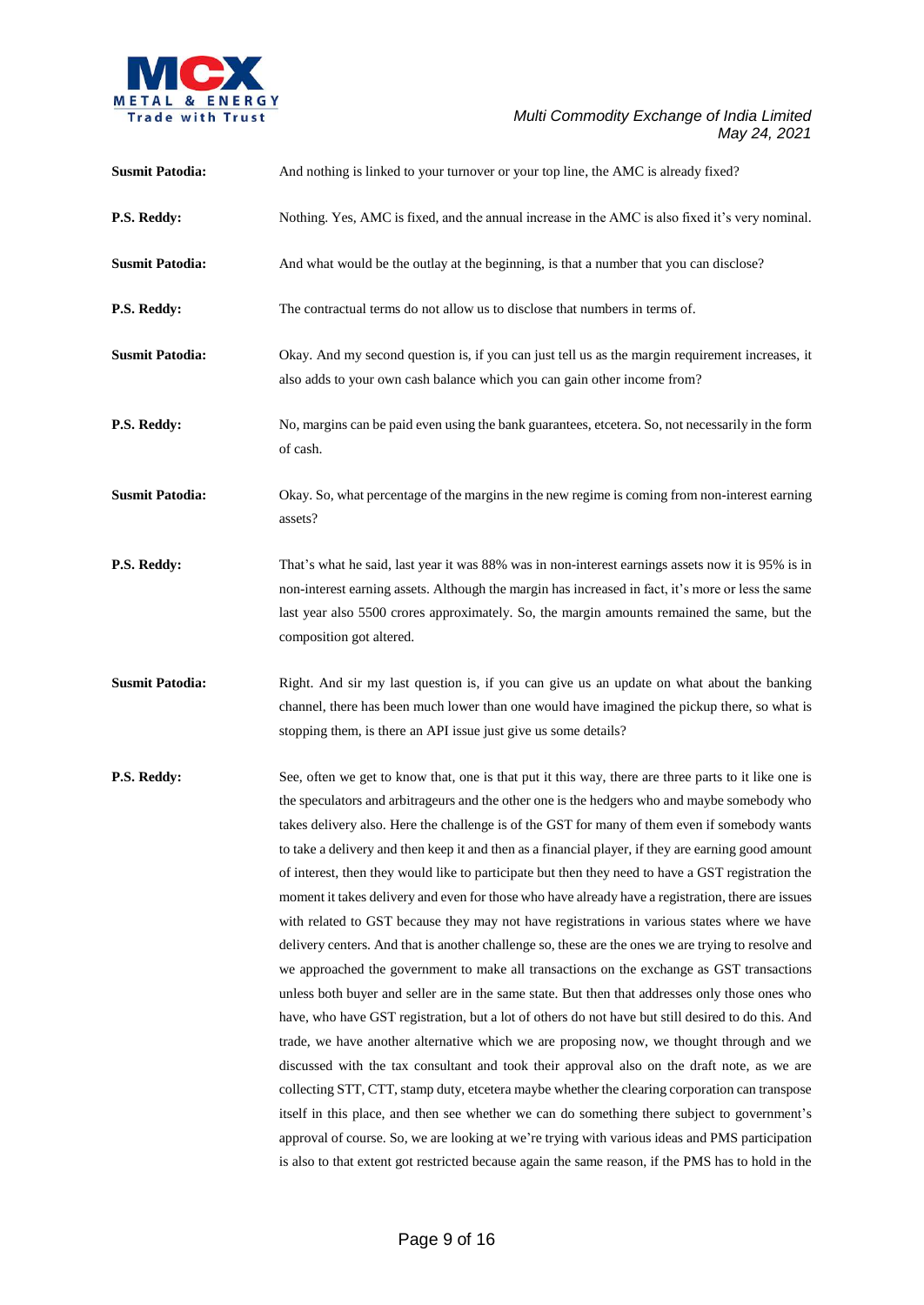

individual account, the delivery of stock that they are getting it, then each one should have a GST registration that is a challenge. So, let's look at it, let us see how we will be able to break this deadlock or break this barrier. But, all that I can say is some of the banks for example ICICI just today, I learned that they have launched the mobile app. So, we're looking at wherever retail participants can come using these kind of devices. But the same way what happen in equities, today we are not anywhere close to the equity markets development. So, these are all products are introduced by these bank broking houses, probably greater participation will come. Thank you. **Moderator:** Thank you. The next question is from the line of Amit Khaitan from Nirmal Bang Securities. Please go ahead. **Amit:** This is Amit from Laburnum Capital. Sir my question is around two questions. One is on the technology side again. So, I understand you can't disclose the upfront amount, but could you give a sense of, and the annual what you call running cost right, if I understand correctly it is around 50 crores per year on your software charges. What could be the savings there on an annual basis once the new platforms implemented? **P.S. Reddy:** It's substantially, you understand the substantially lower, that's the way I see. Substantially lower. Amit: But like, you can't put some figure around it may be from 50 it will come down to what 30? **P.S. Reddy:** No, even much less. **Amit:** Got it. And second question is around, so if I look at your value participation of data that you had share on the exchange, the participation by hedgers is very small. So, what steps are you taking to deepen this end of the market and why the large corporate are not hedging on your exchange, what is international exchange like? I want to understand what is preventing them from hedging on MCX? Is it liquidity, is it some regulatory issue? **P.S. Reddy:** It is a good question I will tell you why one is that the credit lines that are available for brokers arrange for international markets he takes it as a challenge and the brokers are not able to do that maybe even if there is a credit line avail the tripartite kind of agreements are not permitted where broker will also ensure that the client does not default for the securities, the money that he has taken. Second part of it which is equally important is here you have to on a day-to-day basis you have to do the M-to-M in those again because of this credit lines that issue does not arise you invest in that contract and then forget about it maybe as your inventory requirements or call for it you will keep juggling that number of contract that you buy or sell and all that stuff, but then that challenge is not there because broker takes care of it using that kind of a credit line that is M-to-M, may be the company may be giving just one collateral that is all in the form of whatever bank guarantee or whatever that they need to give. Another important thing which we also has learnt is that some of them want to have a dollar denominated contracts and ours is a rupee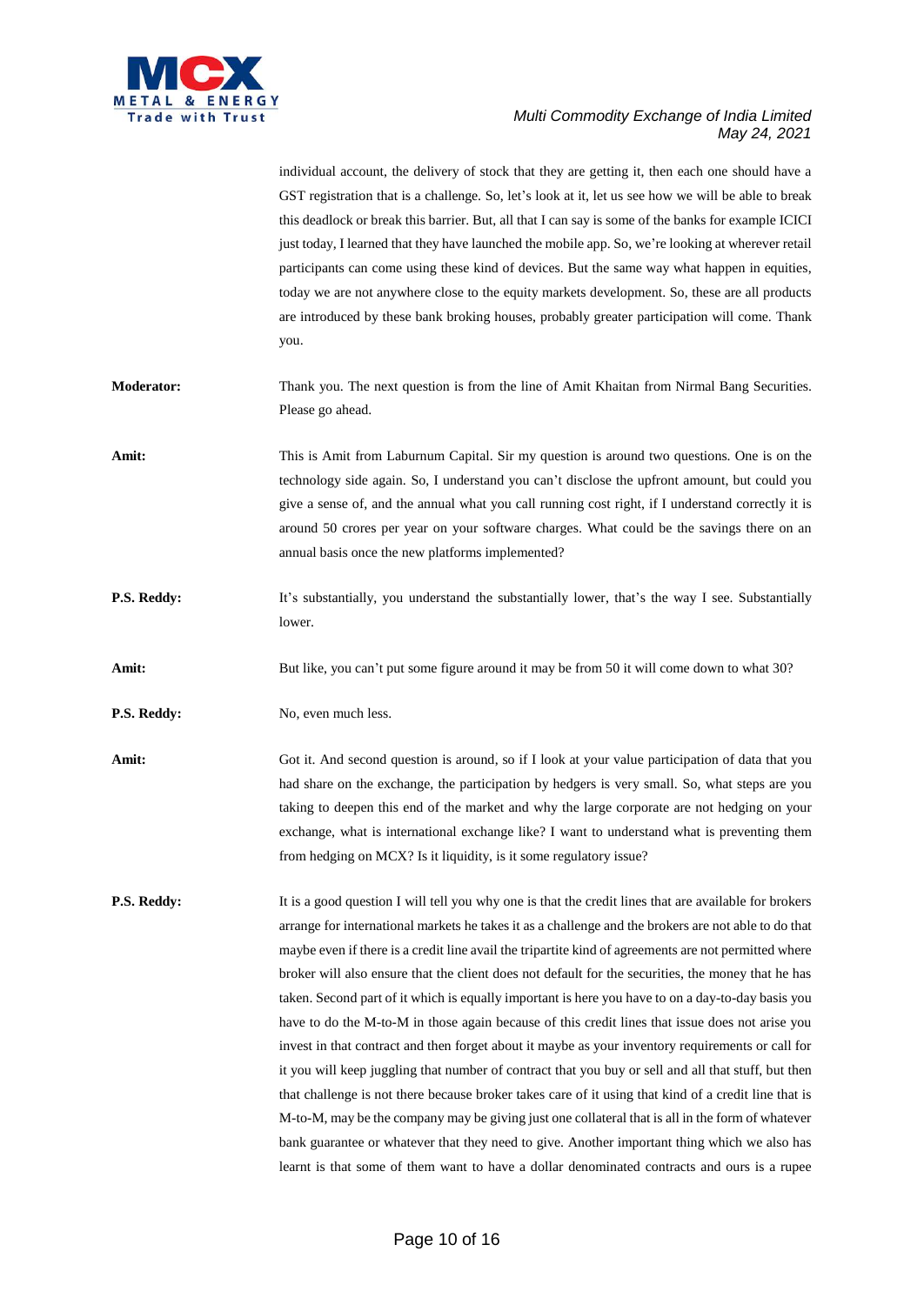

denominated. We do explain that even the currency risk is also taken care of it because we have in a rupee denominated contract, but their point you should leave it to the choice of the investor whether they want to have it in the dollar or dollar denominated hedging or they want to do it another leg of currency risk mitigation or they may not do it at all the currency risk, they may not see any problem out there. So, the bigger organizations are going for that. Third which is equally important is the foreign contracts do not have as much as liquidity as we expected it. Obviously liquidity cannot be provided by the exchange as such we can provide a platform; we can provide a robust risk management system and then do the participants to trade expect that participant to trade. Here, I would like to highlight government has banned, RBI these gold to be hedged in overseas markets. As a result, the whole business is shifted on to the exchange platform and that is why it is doing well. Although it is my ask or it is my desire we are not saying that such a restrict to practice be adopted, but at the same time we would like the corporations to take a serious look at it how to develop the domestic industry, but not withstanding the participation of this people still we are able to attract the MSME medium and small players essentially because A our contract size is maybe one-tenth of what has been traded in international market so it suits their requirements and second is that they may not have the access to the foreign currency etcetera where they will be able to dwell in international markets. So, they are able to do the business in the domestic market, but at the same time if we bring in the smaller players as we grow bigger and bigger we will definitely have the benefit of their participation and a pool liquidity pool will increase on the exchange platform, but one important thing which also you need to bear in mind is some of the bigger players who have LME registered for example metal brands they are already trading on the exchange platform they look it as a last resort. If they think that if they have to clear the month end stock which are lying on that and MCX price is good they simply sell the contract and then deliver the metal and it happened many times. So, it is not that they are not doing it, they are doing it very selectively I would say and there should be an opportunity for them to do it that is the way they are doing it, but yes hedging they have not used it in the way that I desire and I hope and we have been engaging with them all along and one I would say one way or the other whichever way you call it one way or the other they are not doing it bigger players this is my submission, but again I have said earlier before in another sometime ago that we have made a representation to FIIs who can become a financial player, increase the depth in the market and similarly EFEs without exposure. Today London or CME wherever the players are playing they do not have the players do not have exposure in London or in Britain or in US. They have in some other countries still they are permitted to hedge in those markets. Similarly, Indian regulators also we desire them to permit these EFEs and others without exposure also they should be able to participate then the depth will increase.

**Moderator:** Thank you. The next question is from the line of Karthik from Investec India. Please go ahead.

**Karthik:** Our options market share in Bullion has actually gone down and we see that BSE has been doing well, any reason why?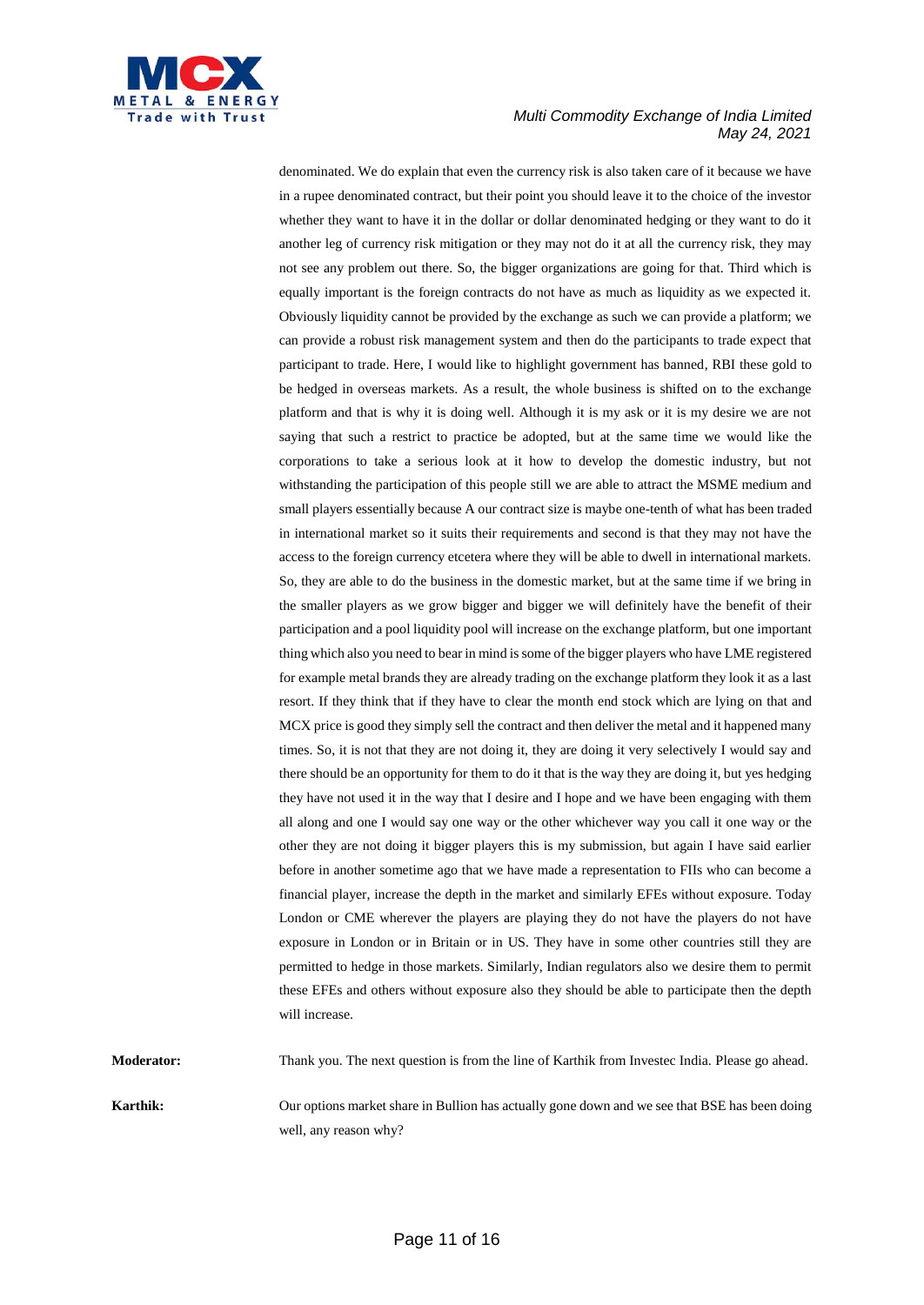

| P.S. Reddy:            | In fact, yes you see the options turnover on the exchange platform on MCX and the open interest<br>that is with the exchange versus the turnover of whatever it is you are talking about and the open |
|------------------------|-------------------------------------------------------------------------------------------------------------------------------------------------------------------------------------------------------|
|                        | interest without open interest creating any amount of turnover has no meaning let us understand                                                                                                       |
|                        | that is the way we do the business works. Now, we have at times even 3 ton or 5 ton what you                                                                                                          |
|                        | call open interest even with whatever turnover that we have it and there you can count on kg 20                                                                                                       |
|                        | kg, 30 kg even less than that. So, 3,000 crores is the turnover name sake, but the open interest is                                                                                                   |
|                        | 20 kg, 30 kg. Our sales maybe 400 crores turnover, but you have an open interest of 4 tons, 5                                                                                                         |
|                        | tons so it makes a great difference.                                                                                                                                                                  |
| <b>Karthik:</b>        | Secondly in general the options business has been taken off as much as one would have                                                                                                                 |
|                        | anticipated especially equity options do so well in India as such and with the recent regulatory                                                                                                      |
|                        | changes in terms of devolvement also options have been taken up as much, any understanding                                                                                                            |
|                        | there what is going on?                                                                                                                                                                               |
| P.S. Reddy:            | Yes by and large these are you are right these are retail product and some of our contracts                                                                                                           |
|                        | especially for Gold for example one kilo gold and what is the value of it and the premium of it                                                                                                       |
|                        | itself is substantially high and the tenure is also long because it is a two-month contract. So, as                                                                                                   |
|                        | such the premium paid is substantially high. We expect these options contract to be more of a                                                                                                         |
|                        | retail products than for any hedgers or big corporate or anybody who are in this business. So, we                                                                                                     |
|                        | need to bring down the cost of premium and unless we reduce the contract it will not happen and                                                                                                       |
|                        | that is why we are introducing other products and then we would like to launch maybe again                                                                                                            |
|                        | depends on some of the technological changes that are happening on 100-gram gold that we have                                                                                                         |
|                        | contract if option is launched, options on futures we would like to launch not on option on gold                                                                                                      |
|                        | and probably it may find some traction.                                                                                                                                                               |
| <b>Moderator:</b>      | Thank you. The next question is from the line of Deepan Shankar from Trustline Holdings<br>Portfolio.                                                                                                 |
| <b>Deepan Shankar:</b> | So, firstly are we expecting deep volume decline when the final phase of credit margin                                                                                                                |
|                        | requirement implemented in 1 <sup>st</sup> September and are we seeing trend of retail investors shifting                                                                                             |
|                        | more towards the options in that case?                                                                                                                                                                |
| <b>P.S. Reddy:</b>     | Of course, we did find some kind of traction in options due to the peak margin being imposed,                                                                                                         |
|                        | but I cannot say anything at this point in time if the peak margins are increased to its fullest                                                                                                      |
|                        | extent what happens to the turnover and the client base. My view is people do get adjusted and                                                                                                        |
|                        | I think they got adjusted because already it is 50% and we do not fear any kind of decline or                                                                                                         |
|                        | rather put it that way any steep decline in business, but at the same time we are trying to see how                                                                                                   |
|                        | we can mitigate the margin pressure on the member broker. In fact, we have also given a                                                                                                               |
|                        | suggestion where the intraday contracts may attract a lower margin the day and for open interest                                                                                                      |
|                        | position may attract a higher margin because the overnight risk when the markets are closed and                                                                                                       |
|                        | another markets are opened they attract a higher margin so that it will take care of the overnight                                                                                                    |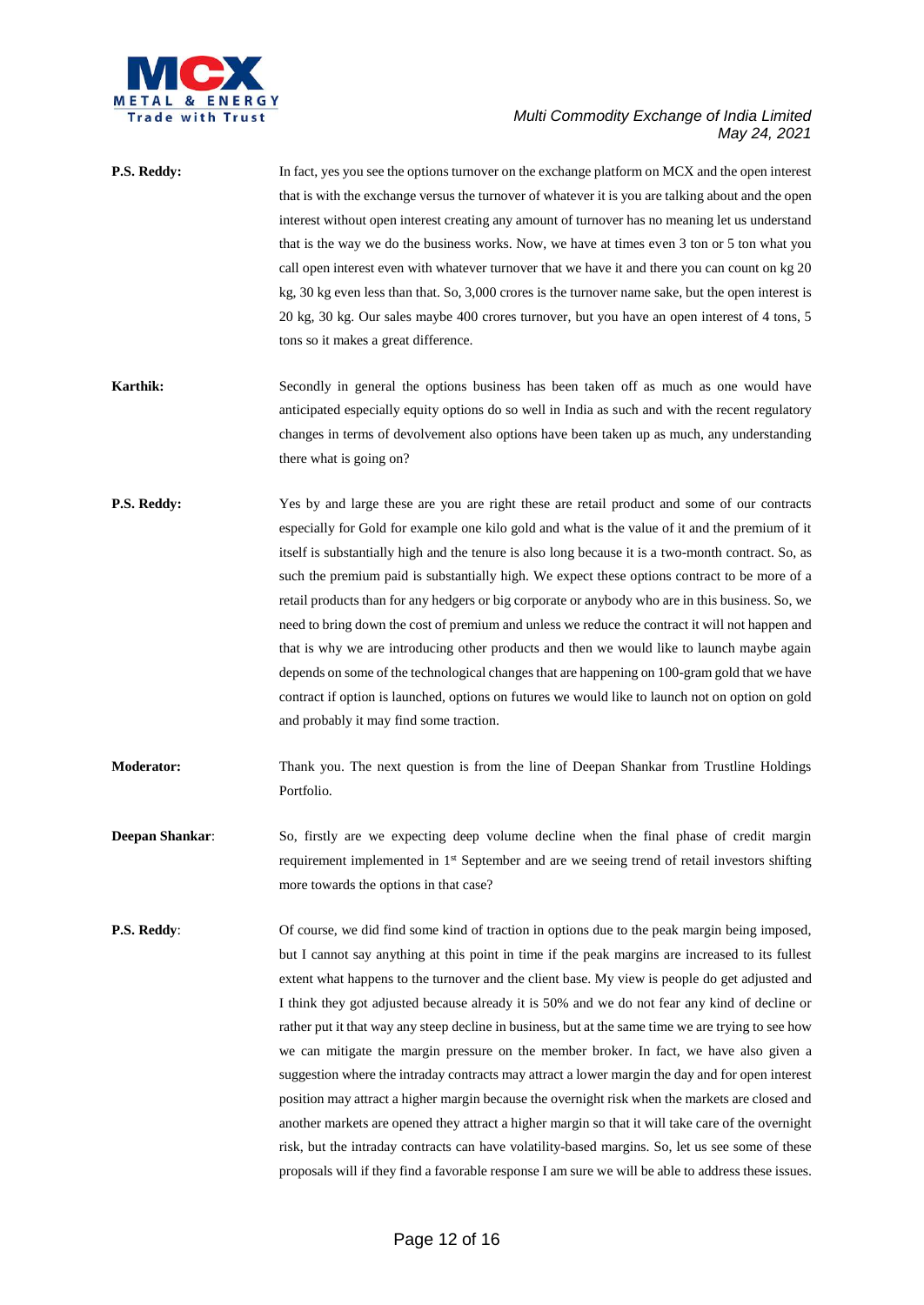

| <b>Deepan Shankar:</b> | So, even if there is impact it could be short term, but over long term these things could be<br>adjusted right assumption sir?                                                                                                                                                                                                                                                                                                                                                                                                                                                                                                                                                                                                                                                                                                                                                                                                                                                                                   |
|------------------------|------------------------------------------------------------------------------------------------------------------------------------------------------------------------------------------------------------------------------------------------------------------------------------------------------------------------------------------------------------------------------------------------------------------------------------------------------------------------------------------------------------------------------------------------------------------------------------------------------------------------------------------------------------------------------------------------------------------------------------------------------------------------------------------------------------------------------------------------------------------------------------------------------------------------------------------------------------------------------------------------------------------|
| P.S. Reddy:            | Absolutely.                                                                                                                                                                                                                                                                                                                                                                                                                                                                                                                                                                                                                                                                                                                                                                                                                                                                                                                                                                                                      |
| <b>Moderator:</b>      | Thank you. The next question is from the line of Devesh Agarwal from IIFL Securities. Please<br>go ahead.                                                                                                                                                                                                                                                                                                                                                                                                                                                                                                                                                                                                                                                                                                                                                                                                                                                                                                        |
| <b>Devesh Agarwal:</b> | Firstly, again happening on this new margin rules so clearly there was an impact in March, but<br>could you give some idea in terms of within the mix how it was whether the impact was much<br>more for retail investor or the algo trade saw sharp decline so some idea on that account and<br>when it has come back in May what has actually driven which is a segment of investors have<br>driven bad debts?                                                                                                                                                                                                                                                                                                                                                                                                                                                                                                                                                                                                 |
| P.S. Reddy:            | Obviously it will be more on the retailer rather than the algo players or proprietary traders, but<br>then as you see the numbers again in the month of May the numbers are looking good. So, far<br>the ADT maybe first few days of ADT in the month of May is 31,000. Yes April is bad 25,000<br>and other things being equal they will impact the peak margin, but if other things also play on<br>the favorable side to offset the peak margin impact then we do not need to worry about this<br>aspect at all.                                                                                                                                                                                                                                                                                                                                                                                                                                                                                              |
| <b>Devesh Agarwal:</b> | Sir on the new software you said implementation is likely by July, is it you are talking about '21<br>or '22?                                                                                                                                                                                                                                                                                                                                                                                                                                                                                                                                                                                                                                                                                                                                                                                                                                                                                                    |
| P.S. Reddy:            | '22. Our contract is there till '22 September.                                                                                                                                                                                                                                                                                                                                                                                                                                                                                                                                                                                                                                                                                                                                                                                                                                                                                                                                                                   |
| <b>Devesh Agarwal:</b> | So, from July' 22 onwards you will be migrate to the new software.                                                                                                                                                                                                                                                                                                                                                                                                                                                                                                                                                                                                                                                                                                                                                                                                                                                                                                                                               |
| Moderator:             | Thank you. The next question is from the line of  an individual investor. Please go ahead.                                                                                                                                                                                                                                                                                                                                                                                                                                                                                                                                                                                                                                                                                                                                                                                                                                                                                                                       |
| Participant:           | I have two questions where are we on electricity futures and what are the products are we<br>planning in coming days and second one what response or what traction are you seeing from<br>bank subsidiaries eligible for commodity training?                                                                                                                                                                                                                                                                                                                                                                                                                                                                                                                                                                                                                                                                                                                                                                     |
| P.S. Reddy:            | Yes on the electricity futures we have already submitted the proposal to SEBI and as I said still<br>the matter is in the Supreme Court unless the Supreme Court passes an order the consent order<br>that has been filed I do not think we will be able to launch the contract because we do not have<br>an approval as yet. Now the meanwhile whatever is the background work that needs to be done<br>that we have already done that. We are also engaged with market participants, engaging them to<br>understand the contracts specifications and how they can benefit from this contract. We have<br>also conducted lot of webinars with international players also and it has received a good<br>response. So, this is the way that electricity features contract has done so far I mean it is just<br>lying there. In fact, we have made a presentation to the regulators also. On the subsidiaries of<br>the banks, I have already said in the beginning of this one some of them have seen a very good |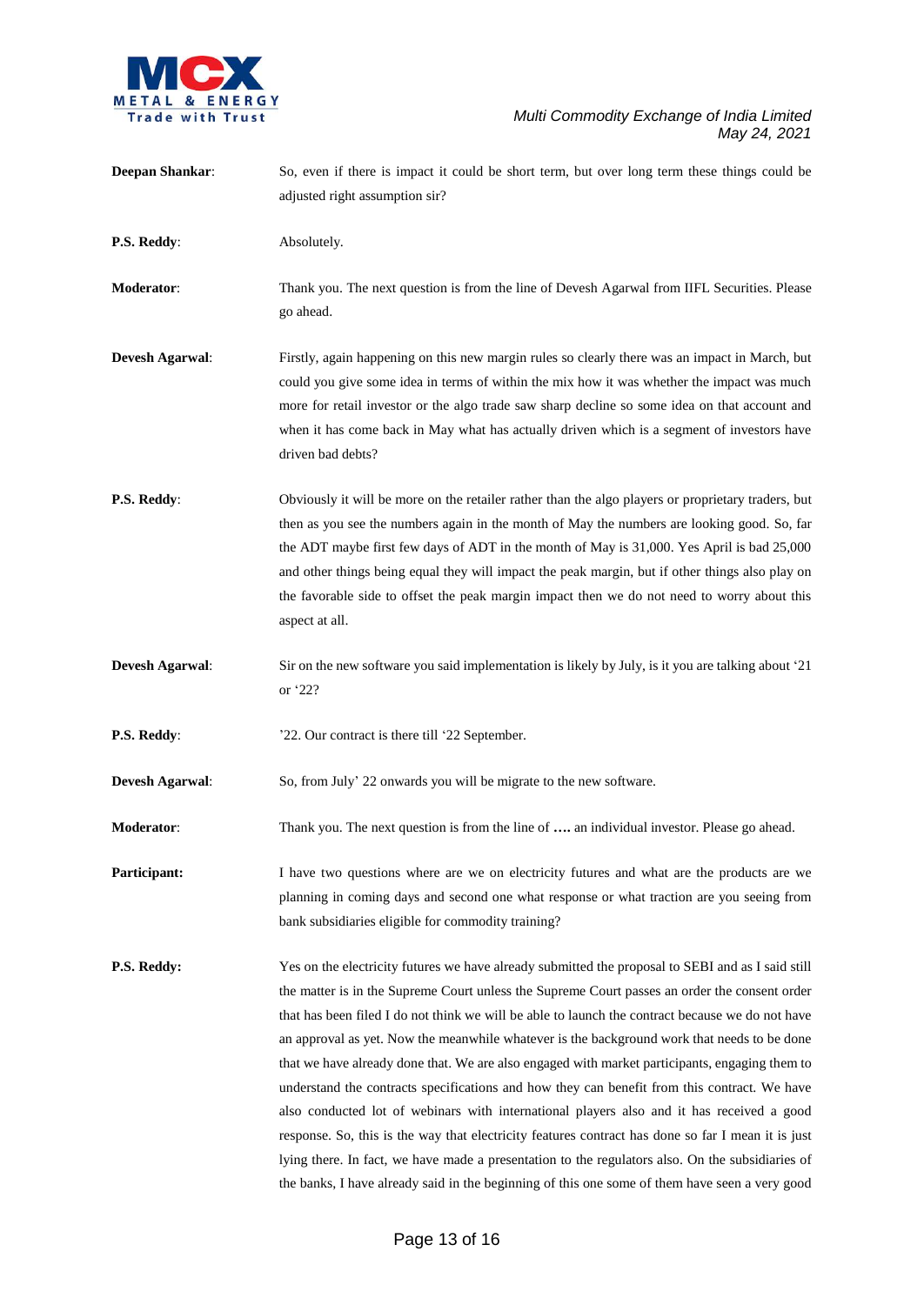

traction as against Q3, Q4 it has got developed doubled some of them and as I said that even today I learn that ICICI Securities has launched a mobile app and some more are going to do that, but am I satisfied my answer is no let be very candid about this. There is a long way to go as I said some of the concerns related to GST are coming in the way for them to sell aggressively to the retail investors and that is a challenge. It is not that equity share you open a demat account it goes in there and lies there. Here is a different kind of animal altogether. Even if it lies in the ComRIS which is a demat account, but still the material is lying in the warehouse for which one is identified and that one should have the GST registration this is a major challenge.

**Participant:** And new products we are launching this financial year?

**P.S. Reddy:** Probably you must have joined late, but then I have said that we are also planning to launch an aluminum alloy contract, planning to launch a steel long bars again subject to regulatory approvals.

**Moderator:** Thank you. The next question is from the line of Amit Chandra from HDFC Securities. Please go ahead.

- Amit Chandra: Sir, in your initial remarks you mentioned under the algo volume the contribution is at 40% and if I see that this 40% was around 46% last year so it has been coming down so is the increase in margins the reason for that or if you see any other reason to it and also in terms of the index contracts the volume there is not picking up and also the share of the institutional participation in the overall volume mix is even less than 1%, so when we will see traction in this segment and also you mentioned you started charging for the index contracts, so is the rate or slab structure the same of future or it is different?
- **P.S. Reddy:** The rate is the same there is no change in that. On the algo players in fact as I said 19-20 it was 37.15 and average across various from quarter and current year it is 41% algo players so that is the way it is. So, peak margin has not adversely affected in the sense the algo players are there and maybe some of the retail players have gone out and that is the way this has impacted us that is why their percentage has also gone up that is the way I read.

**Amit Chandra:** Index contract volume not picking up and institution participation?

**P.S. Reddy:** No index contract did pick up in fact as I speak this month so far we have about 400 crores ADT and you can ask you satisfied my answer is no. As I said we are expecting what you call cross margin benefit between this particular contract and the underlying assets if you have what the contra positions in both the contracts underlying position and underlying contracts as well as in the index futures you should get the benefit that is one part of it. Second, we have already reached in some cases some instances are there where the individual contract size as a lot I mean the position limits are already touch. So, we have appealed to SEBI to relax those individual what you call contract position limits. So, if position limits are relaxed obviously some more position this lines we will be able to take it is like that.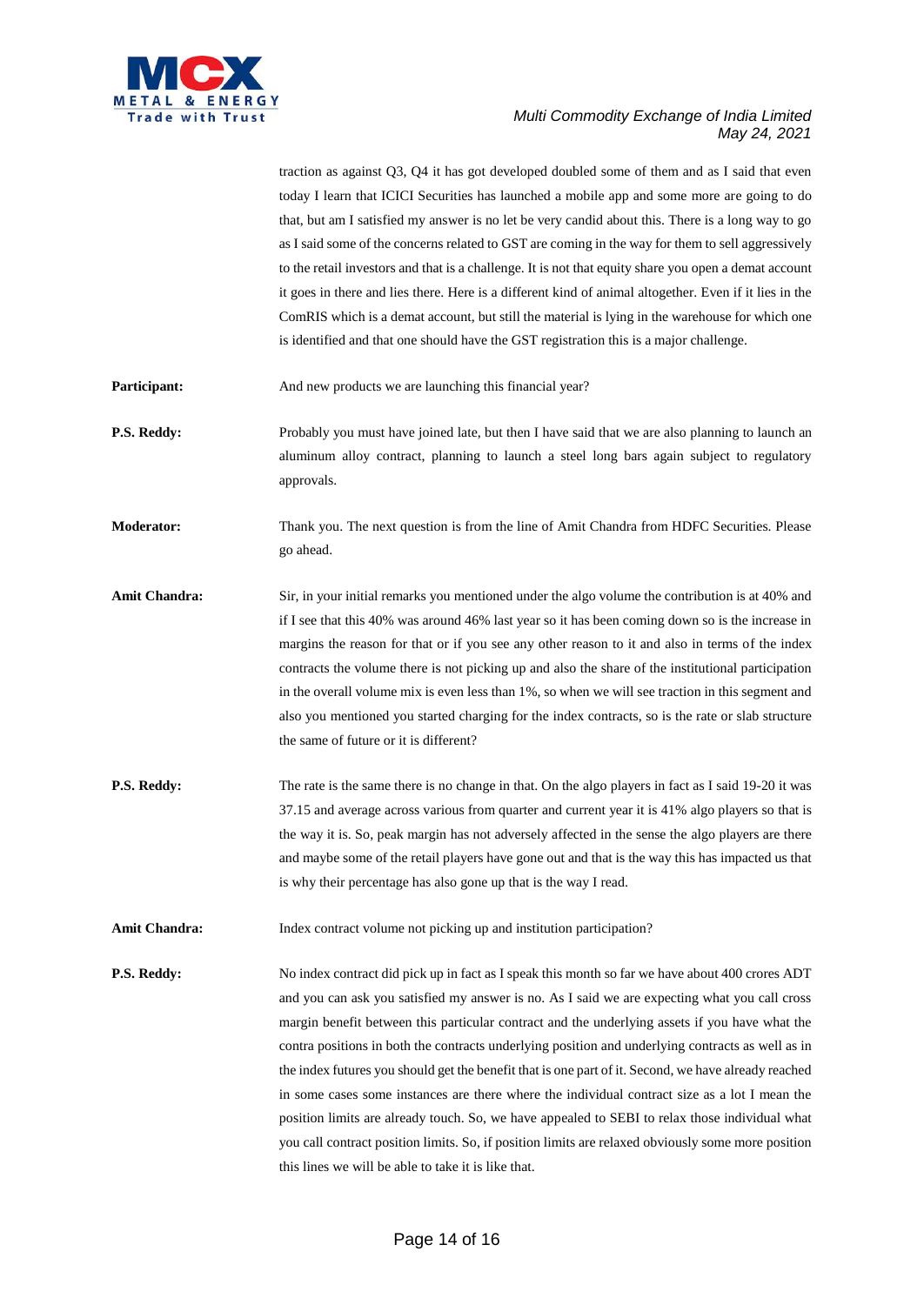

| Amit Chandra:        | And on the institution participation?                                                                                                                                                                                                                                                                                                                                                                                                                                                                                                                                                                                                                                                                                                                                                                                                                                                                                                                                                                                                                                                               |
|----------------------|-----------------------------------------------------------------------------------------------------------------------------------------------------------------------------------------------------------------------------------------------------------------------------------------------------------------------------------------------------------------------------------------------------------------------------------------------------------------------------------------------------------------------------------------------------------------------------------------------------------------------------------------------------------------------------------------------------------------------------------------------------------------------------------------------------------------------------------------------------------------------------------------------------------------------------------------------------------------------------------------------------------------------------------------------------------------------------------------------------|
| P.S. Reddy:          | On the mutual funds I think as I said last time I think 4 of them are there and at this point in time<br>only 4 we are also pitching for Silver ETFs to be permitted in the industry so that they will be<br>able to hold them using the sliver contracts on the exchange platform and let us see that is one<br>thing that should be able to again bring in more volumes, but institutional participation as I have<br>already said also this FY we made a presentation detailed presentation recently organized week<br>ago or so where the EFEs, FIIs, PMS, NRIs they are all almost at about 60 people have gathered<br>around the table and SEBI officials were present and they presented what are the issues that their<br>challenges they are facing and what is the remedial measures that they are asking for. So, it has<br>been already given I am sure SEBI is going to consider it favorably in the light of development<br>that I mean they wanted their market to grow substantially. I am sure they will look at the same<br>development path as they did in the case of equities. |
| <b>Moderator:</b>    | Thank you. The next question is from the line of Ravi Purohit from SIMPL. Please go ahead.                                                                                                                                                                                                                                                                                                                                                                                                                                                                                                                                                                                                                                                                                                                                                                                                                                                                                                                                                                                                          |
| <b>Ravi Purohit:</b> | Just wanted to kind of check one thing you had mentioned that started charging for index<br>contracts or option contracts from this part?                                                                                                                                                                                                                                                                                                                                                                                                                                                                                                                                                                                                                                                                                                                                                                                                                                                                                                                                                           |
| P.S. Reddy:          | Index future contract.                                                                                                                                                                                                                                                                                                                                                                                                                                                                                                                                                                                                                                                                                                                                                                                                                                                                                                                                                                                                                                                                              |
| Ravi Purohit:        | Index future contract the options are still not charging?                                                                                                                                                                                                                                                                                                                                                                                                                                                                                                                                                                                                                                                                                                                                                                                                                                                                                                                                                                                                                                           |
| P.S. Reddy:          | No, options we charge only on the premium 1,000 crores is this one premium would be hardly<br>anything.                                                                                                                                                                                                                                                                                                                                                                                                                                                                                                                                                                                                                                                                                                                                                                                                                                                                                                                                                                                             |
| Ravi Purohit:        | Sir, any thoughts on increased participation in the indices because if let us say earlier there were<br>lot of transactions happening where the delivery was made mandatory, but now when you trade<br>on indices there is no concept of delivery, so there was lot of speculative interest so to speak,<br>have you seen any shift in that category?                                                                                                                                                                                                                                                                                                                                                                                                                                                                                                                                                                                                                                                                                                                                               |
| P.S. Reddy:          | Index futures as I said it just started last year may be it is just 6 months old contract I would say<br>and if the volume is in the month of May is about 400 crores and two-third is BULLDEX and<br>one third is METLDEX and it will take some time to get this traction.                                                                                                                                                                                                                                                                                                                                                                                                                                                                                                                                                                                                                                                                                                                                                                                                                         |
| Ravi Purohit:        | I was just thinking out loud there is no mandatory I mean there is no compulsion for anyway to<br>take delivery last year I think we had lot of issues in margins, mandatory delivery in certain<br>contracts and so therefore this kind of becomes an interesting instrument?                                                                                                                                                                                                                                                                                                                                                                                                                                                                                                                                                                                                                                                                                                                                                                                                                      |
| P.S. Reddy:          | That is the selling point of this contract.                                                                                                                                                                                                                                                                                                                                                                                                                                                                                                                                                                                                                                                                                                                                                                                                                                                                                                                                                                                                                                                         |
| Moderator:           | Thank you. The next question is from the line of Siddhant Dand from Goodwill Warehousing.<br>Please go ahead.                                                                                                                                                                                                                                                                                                                                                                                                                                                                                                                                                                                                                                                                                                                                                                                                                                                                                                                                                                                       |